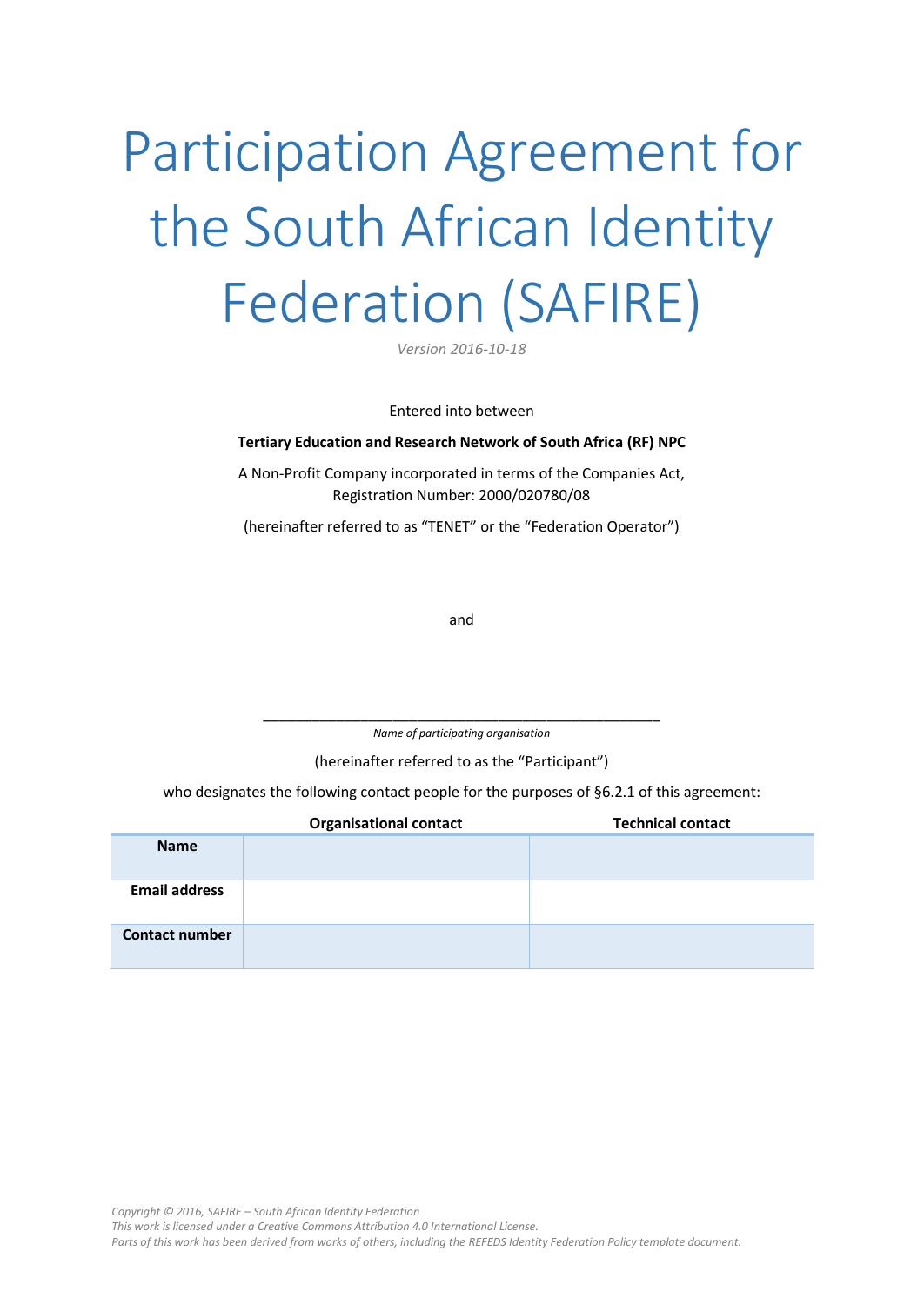

# 1. Preamble

### 1.1. Introducing SAFIRE

- 1.1.1. Identity Federations are associations of organisations that come together to exchange information, as appropriate, about their End Users and resources in order to facilitate and enable collaboration and transactions.
- 1.1.2. The South African Identity Federation (SAFIRE) exists to coordinate and facilitate such federated activities for the research and higher education communities in South Africa. It does so by making use of various federation technologies to extend the scope of digital identities (user credentials) issued by one federation Participating Party to be valid across the whole federation. In some instances, it further facilitates inter-federation with other national federations around the world.
- 1.1.3. Federations can make use of a number of different technologies to achieve a roughly analogous purpose. Whilst SAFIRE was established with a single technology (SAML2) in mind, it is organisationally structured to be technology agnostic and to allow for various Technology Profiles. A set of technical requirements and practices documents each Technology Profile.
- 1.1.4. An Identity Provider (IdP) is responsible for authenticating its own End Users by checking the credentials against a local identity management system. Identity Providers make assertions about the identity of their End Users, and a subset of these assertions is relayed to Service Providers when required. As they hold information about the organisation an End User is affiliated with, Identity Providers are often referred to as an End User's Home Organisation or Home Institution and the terms are sometimes used interchangeably.
- 1.1.5. A Service Provider (SP) provides services (such as access to a web site or network) to End Users once they are successfully authenticated. For this reason, Service Providers are often and interchangeably referred to as an End User's Visited Organisation or Visited Institution.
- 1.1.6. A Federation Operator performs a coordinating role it provides the necessary metadata and/or infrastructure to ensure that authentication requests from the Service Provider reach the right Identity Provider, which may involve passing such information to other operators in other countries. The Federation Operator also maintains governance and oversight of the federation within the country in which they operate. TENET is the Federation Operator of SAFIRE. Depending on the Technology Profile in use, a Federation Operator may be known interchangeably as the Roaming Operator.

### <span id="page-1-0"></span>1.2. Federation trust relationships

- 1.2.1. In order to work successfully, all identity federations depend on an implicit tripartite trust relationship between an Identity Provider, a Service Provider, and one or more Federation Operators.
- 1.2.2. The Identity Provider advertises services to its End Users, and trusts that the Service Provider will provide the service in a manner consistent with expectations. Identity Providers further trust that Service Providers will secure their users' personal information and respect the confidentiality of their users' communications.
- 1.2.3. Service Providers trust that the End User identities asserted by an Identity Provider are *bona fide* members of their organisation in good standing, and that an Identity Provider has a binding agreement with those users in the form of an acceptable use policy or equivalent. Service Providers trust that Identity Providers will take action in terms of their organisational policies should abuse be reported. Some Service Providers have legal or governance obligations to retain information about the people they provide service to, and trust that Identity Providers will do so on their behalf in exchange for reducing the complexity of gaining access.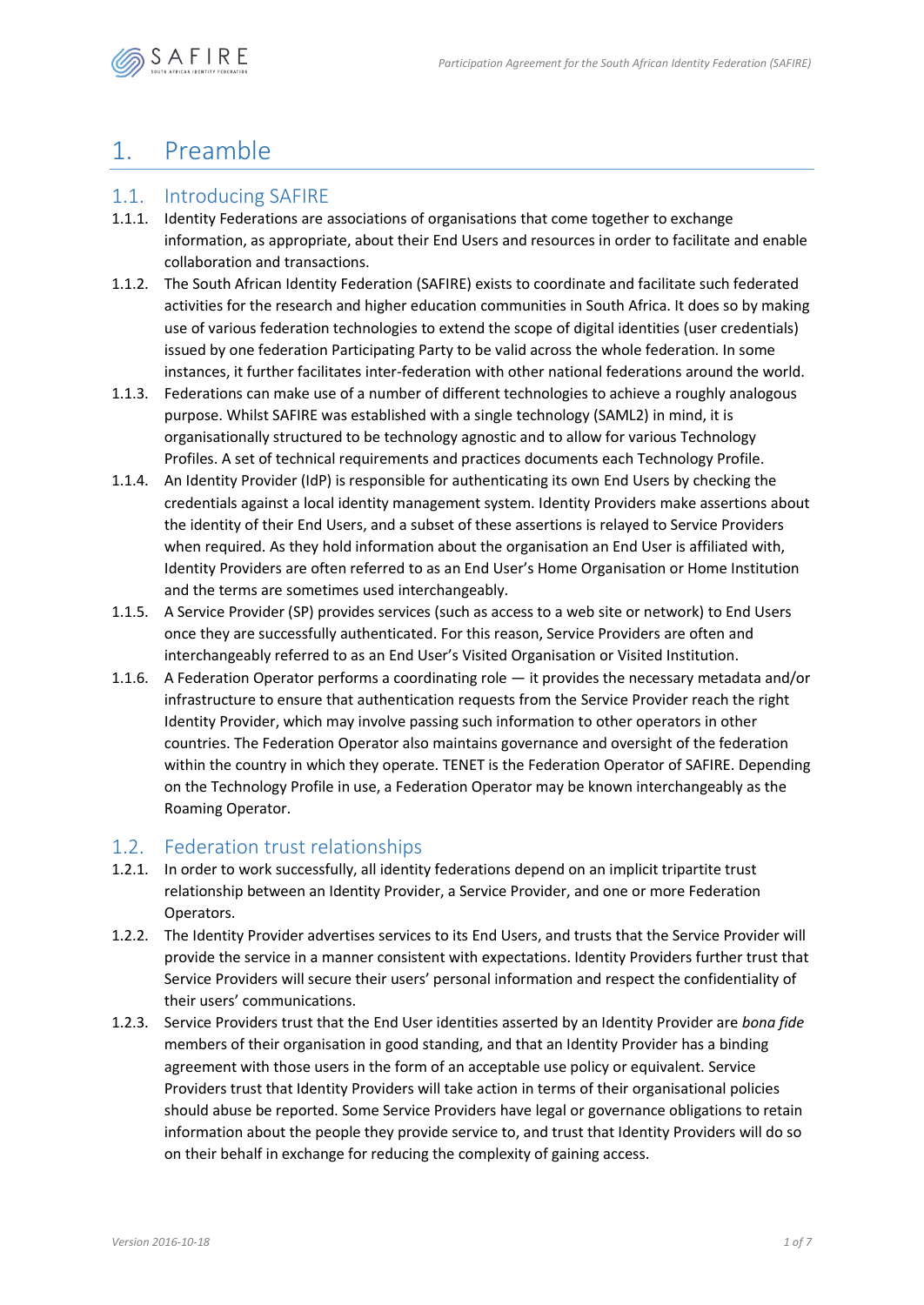

- 1.2.4. Both Identity Providers and Service Providers trust Federation Operators to both provide the necessary infrastructure and oversight, to act as a trusted introducer, and to respect the privacy of their respective users and their communications.
- 1.2.5. One of the founding principles of such a relationship is a clear understanding by all parties of their respective roles and responsibilities.

### 1.3. Purpose of this agreement

- 1.3.1. This document is intended to serve as a lightweight participation agreement, whereby the parties formally acknowledge their respective roles in making SAFIRE successful. It is expected that the parties to this agreement enter into a good-faith relationship and thus, where the agreement fails to adequately cover a particular aspect, will work together to achieve constructive resolution.
- 1.3.2. It is not the sole document governing participation in SAFIRE, but forms the overarching framework under which the associated governance structures, policy, and practice statements exist.

### 2. Joining & withdrawal

### 2.1. Eligibility

- 2.1.1. Any organisation that has signed this Participation Agreement may participate in SAFIRE.
- 2.1.2. Any Participant who is able to meet the necessary technical and administrative requirements may become a Service Provider, save that at least one existing Identity Provider must first indicate that they will make use of the Service Provider's services.
- 2.1.3. Eligibility to become an Identity Provider is limited to a subset of Participants, and that subset may vary according to the Technology Profile in use. Details of the eligibility to participate as an Identity Provider for a given Technology Profile may be published on SAFIRE's web site and is available from TENET.
- 2.1.4. Identity Providers must operate with institutional-level authority. In general this means that only one Identity Provider per Participant should be admitted.
- 2.1.5. Only those Identity Providers who are contributing financially to SAFIRE and who are fully-paid up are considered Members of SAFIRE, and are therefore eligible for the benefits of membership.

### 2.2. Joining

- 2.2.1. Eligible Participants may join SAFIRE by completing and signing this Participation Agreement, confirming their canonical or legal name, and by appointing technical and administrative contacts to liaise with SAFIRE.
- 2.2.2. Participants who wish to act as Identity or Service Providers within a given Technology Profile must further meet the technical requirements for participation in that profile.

### 2.3. Withdrawal

- 2.3.1. A Participant may withdraw from SAFIRE by providing one (1) calendar month's written notice.
- 2.3.2. Those Members who have paid fees in advance shall not be eligible for a refund on withdrawal.
- 2.3.3. On withdrawal, the Participant must cease using the SAFIRE name, logo or brand in association with any services.

### 3. Costs

### 3.1. Service Providers

3.1.1. SAFIRE makes its services available to Service Providers free-of-charge.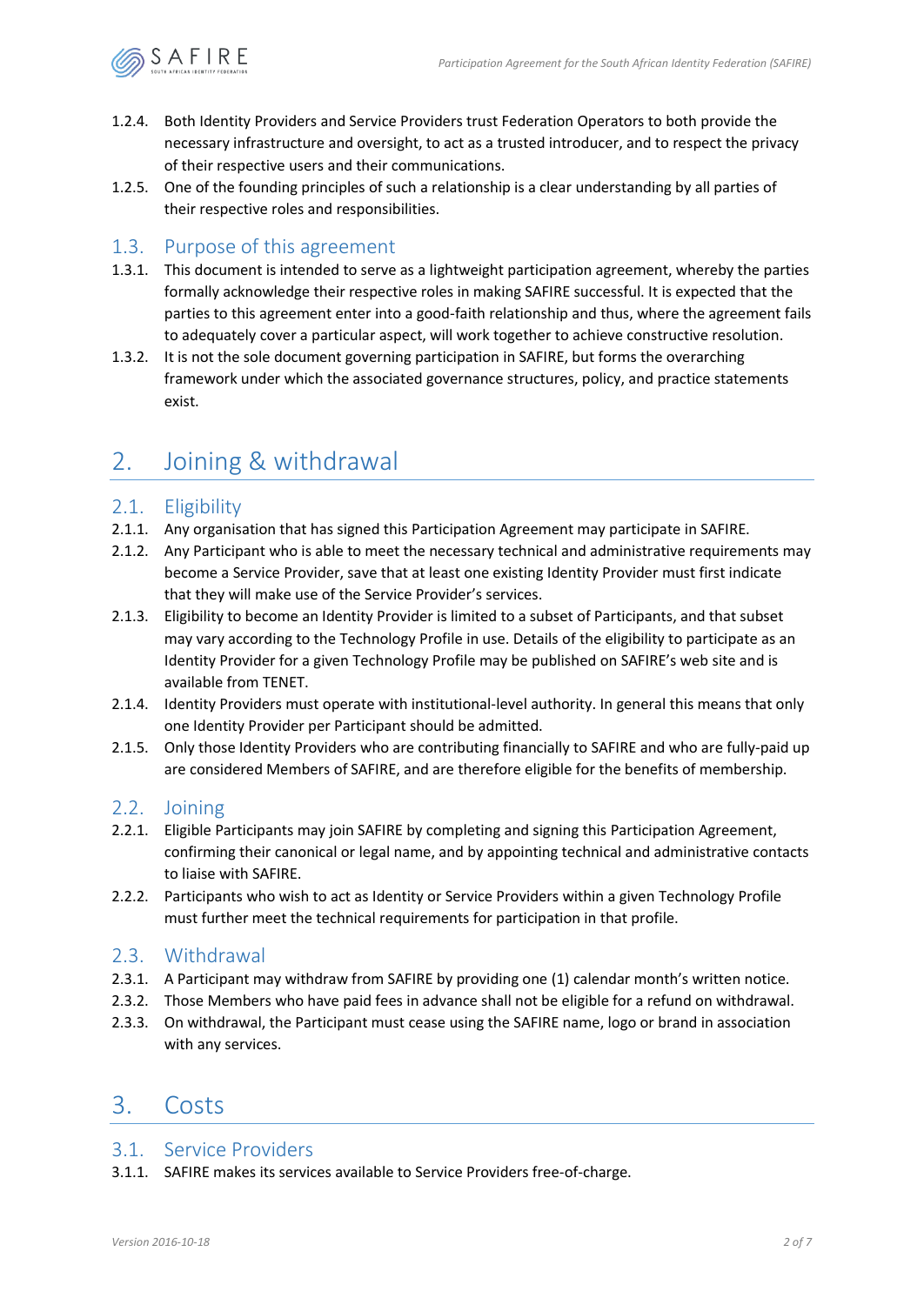

### 3.2. Identity Providers

- 3.2.1. Identity Providers are expected to contribute financially towards SAFIRE. However the exact cost structures have not been finalised at the time of concluding this agreement.
- <span id="page-3-1"></span>3.2.2. By signing the Participation Agreement and acting as an Identity Provider, the Participant acknowledges that they will become liable for fees in future, and that the Federation Operator will invoice them for such on a monthly or annual basis.

#### 3.3. Changes to cost structures

- 3.3.1. All cost structures are subject to annual escalation to accommodate changes in costs of delivering the service.
- <span id="page-3-0"></span>3.3.2. The Federation Operator gives an undertaking that no new cost structures will be introduced unless three (3) calendar months' notice has been given, and that existing Participants will be able to withdraw without penalty during that notice period.
- 3.3.3. For the avoidance of doubt, [§3.3.2](#page-3-0) includes the cost structures described by [§3.2.2.](#page-3-1)

# 4. Relationship in terms of the Protection of Personal Information Act, 2013

- 4.1. SAFIRE may receive personal information about data subjects from an Identity Provider, process such information in terms of its standard operating practices, and subsequently re-release a subset of that personal information to a Service Provider. For this reason it is important to clarify the various parties' roles in terms of the Protection of Personal Information Act, 2013.
- 4.2. SAFIRE's standard operating practices are formulated in collaboration with participating Identity and Service Providers, and are typically published on its website in the form of various practice statements. They include, but are not limited to, the filtering and transformation of various Attributes forming the personal information of the data subject; the negotiation of Attribute Release Policies; collection of consent from the data subject; publishing of organisational information in metadata; and acting as a proxy for authentication and authorisation requests.
- 4.3. By participating in SAFIRE, Identity and Service Providers acknowledge SAFIRE's operating practices, and give instruction to SAFIRE to process personal information about data subjects according to those practices.
- 4.4. Identity Providers are the "responsible party" (or data controller) for personal information about those data subjects for whom they make assertions and SAFIRE (and the underlying Federation Operator) acts as the Identity Provider's "operator" as defined in the Protection of Personal Information Act, 2013 (or more generally, as a data processor as understood by many other jurisdictions).
- 4.5. This Participation Agreement does not confer any instruction or special rights upon Service Providers. For this reason, SAFIRE will, by default, request the data subject's consent before passing personal information to a Service Provider.
- 4.6. However, it is acknowledged that individual Identity and Service Providers may enter into separate data processing agreements and that these could facilitate the Service Provider acting as an "operator" (or data processor) on behalf of the Identity Provider. Thus, on written instruction to this effect from an Identity Provider, the requirement for consent may be waived.
- 4.7. In the special case of inter-federation, Service Providers are the "responsible party", and instruct SAFIRE to act as their "operator" and process personal information received from third-party identity providers who are not direct Participating Parties within the SAFIRE federation.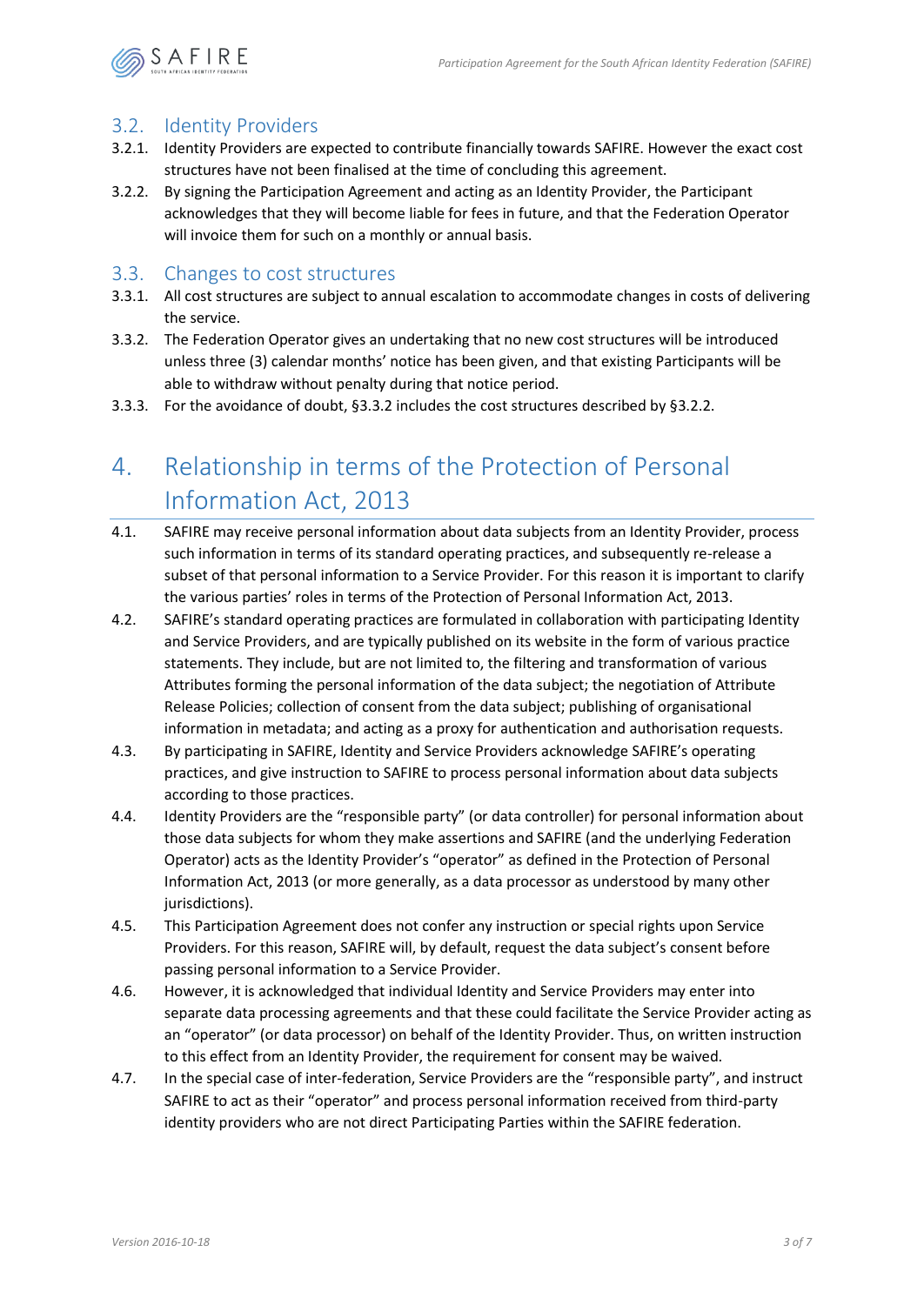

# <span id="page-4-1"></span>5. Inter-federation

- 5.1. In order to facilitate collaboration across national and organisational borders the Federation Operator may participate in inter-federation agreements. How the potential inter-federation agreement operates administratively and technologically depends on the Technology Profile.
- 5.2. The Participant understands and acknowledges that via those inter-federation arrangements the Participant may interact with organisations which are bound by and committed to foreign laws and federation policies. Those laws and policies may be different from the laws and policies in this Federation.

# 6. Responsibilities

### 6.1. Responsibilities of the Federation Operator

- 6.1.1. The Federation Operator should insofar as is possible act in the best interests of the Participants.
- 6.1.2. The Federation Operator is responsible for ensuring that the SAFIRE infrastructure meets the requirement of the Technology Profiles, and for meeting the service levels described in section [7](#page-6-0)  [below.](#page-6-0)
- 6.1.3. The Federation Operator will provide limited technical support to the Participant's designated contacts in line with the Technology Profiles. However, it is not responsible for the implementation of Identity or Service Providers or for integration with the Participant's identity management systems.
- 6.1.4. For the purposes of establishing the trust relationship described in sectio[n 1.2 above](#page-1-0) and to facilitate inter-federation as described in section [5,](#page-4-1) the Federation Operator must produce practice statements that describe its standard operating practices and make these statements publicly accessible on its web site.
- 6.1.5. Where the Participant is an Identity Provider and has delegated responsibility for negotiating Attribute Release Policies to the Federation Operator, the Federation Operator must act at all times according to the principles of minimality – personal information processed, transmitted or stored must be adequate, relevant and not excessive.
- 6.1.6. To meet its obligations as an "operator", the Federation Operator must implement reasonable technical and organisational security measures to prevent personal information from being accidentally or illegally lost, destroyed, or made available to unauthorised parties.

### 6.2. Responsibilities of all Participants

- <span id="page-4-0"></span>6.2.1. Participants must designate at least one technical and one organisational contact person, and to make sure that SAFIRE is kept appraised of any changes thereof.
- 6.2.2. Participants must provide SAFIRE with documentary evidence of their canonical or legal organisational name, and keep SAFIRE appraised of changes thereto.
- 6.2.3. Participants must meet or exceed the Technical Profile(s) for any federation technologies they deploy. This includes maintaining adequate logging (typically retaining logs of successful authentication requests for at least 180 days), and ensuring automated updates of metadata or other Federation information.
- 6.2.4. Participants should ensure that the (IT) security of the own organisation complies with prevailing good practices – should SAFIRE have reason to believe that a system connected directly or indirectly to the Federation may significantly compromise security, it may disconnect such system until the issue is resolved (see [§8\)](#page-6-1).
- 6.2.5. Participants are expected to act as first-line support for their services or End Users. They must publish up-to-date contact details for their help desk (or equivalent support structure) in the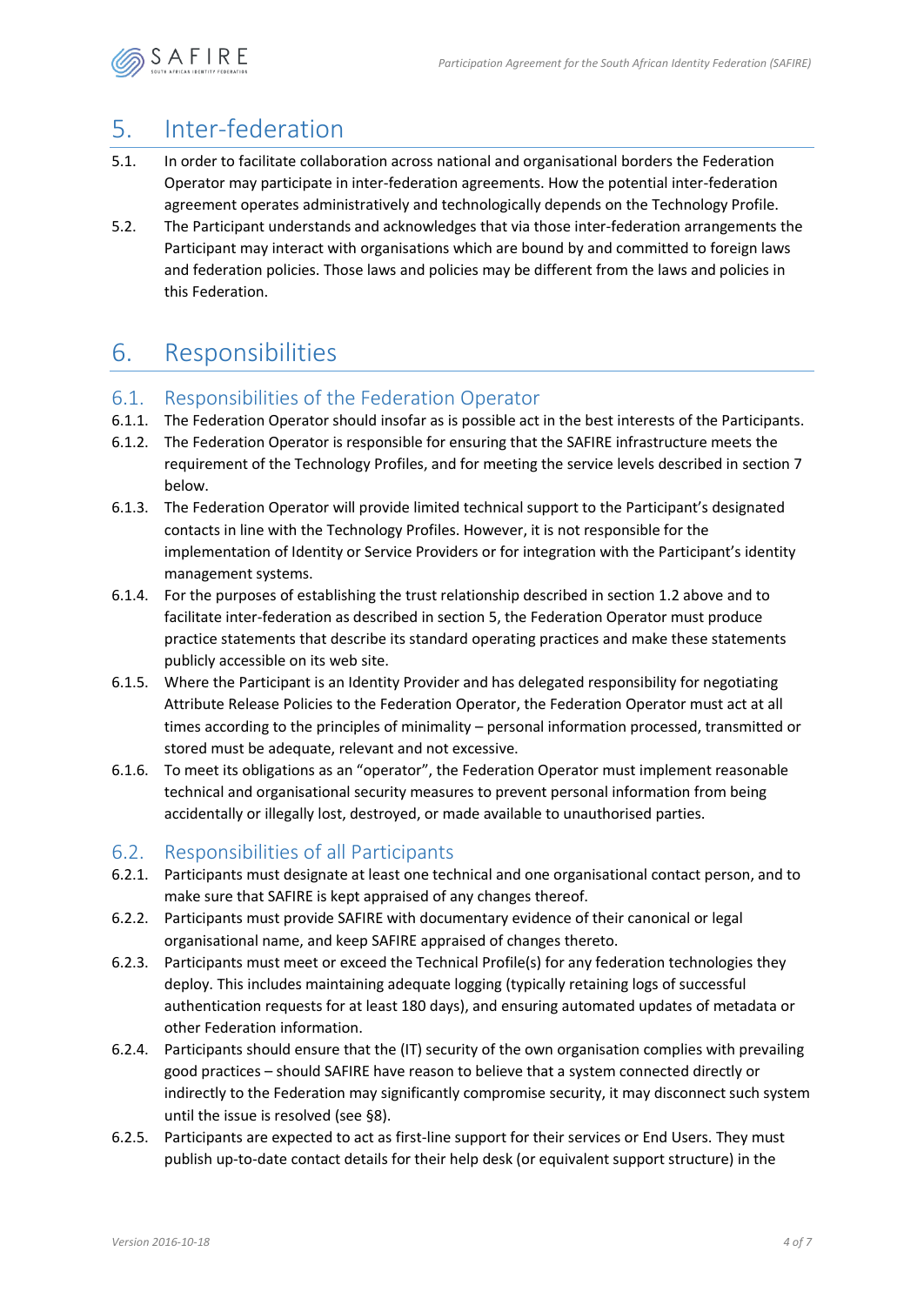

appropriate place depending on Technology Profile. Such a help desk should be available to their End Users at least during normal office hours in their home time zone.

6.2.6. Participants must cooperate with the Federation Operator and other Participating Parties in resolving incidents and should report incidents to the Federation Operator in cases where these incidents could negatively affect the security, trustworthiness or reputation of the Federation or any of the Participating Parties.

### 6.3. Responsibilities of Identity Providers

- 6.3.1. Identity Providers should produce an Identity Management Practice Statement that describes their identity management lifecycle, including how individual End Users are enrolled, maintained and removed from their identity management systems, as well as their level(s) of assurance of individual data subjects.
- 6.3.2. Identity Providers must provide the minimum set of information or Attributes required for the Technology Profile(s) they deploy. In addition, they are strongly encouraged to provide all recommended Attributes.
- 6.3.3. Identity Providers must ensure that all and any Attributes they assert are accurate and up-todate, and that changes thereto are reflected timeously.
- 6.3.4. Should an End User cease to be affiliated with an Identity Provider, the Identity Provider must cease asserting their identity as soon as practically possible (usually within one working day).
- 6.3.5. Identity Providers must ensure that any End User whose identity they assert is bound by their organisational acceptable use policies. Such policies must allow for sanction in case of abuse irrespective of an End User's geographic location at the time of the breach. Identity Providers must not assert the identity of any End User who is not bound by such policy.
- 6.3.6. Identity Providers are responsible for the enforcement of their organisational acceptable use policies, and should take appropriate action where incidents of abuse are reported by Service Providers.

### 6.4. Responsibilities of Service Providers

- 6.4.1. Service Providers are responsible for making the decision on which End Users can access the services they operate and what access rights they are granted. Additionally, it is the Service Provider's responsibility to implement those decisions.
- 6.4.2. Service Providers must document how they handle personal information in a privacy statement, and should make that privacy statement available in an appropriate way depending on the Technology Profile.
- 6.4.3. Service Providers may not provide personal information received via SAFIRE or any interfederation service to any other party without the **explicit** consent of the data subject, unless otherwise allowed for by contract with the individual Identity Provider concerned or required by South African law.
- 6.4.4. When requesting Attributes, Service Providers must respect the principle of minimality personal information processed or stored must be adequate, relevant and not excessive in accordance with the stated purpose of the service.

### 6.5. Shared responsibilities

6.5.1. If a South African law enforcement agency, acting lawfully, requires the assistance of a Participant in an investigation, then any other party to this agreement involved in the matter under investigation (including the Federation Operator, Service Provider and/or Identity Provider) shall, on request of the Participant, render the same assistance that would have been required from that party if it had been directly approached by the law enforcement agency. In such circumstances, the other parties shall be entitled to request that the Participant provide reasonable evidence of the law enforcement agency's request.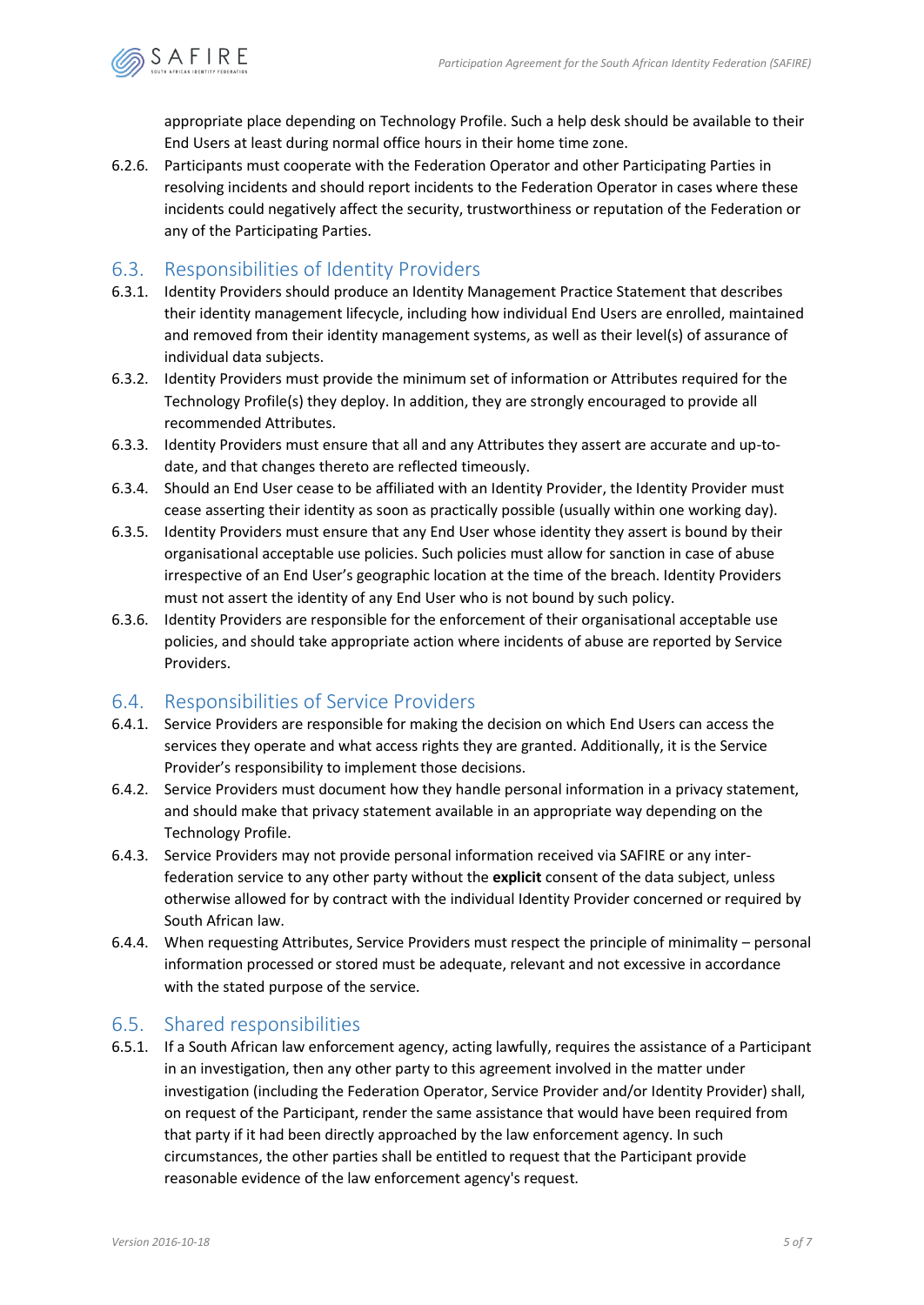

### <span id="page-6-2"></span>6.6. Operating on a "best effort" basis

- 6.6.1. It is acknowledged that SAFIRE is in the early stages of development; that both technology and policy may evolve as the federation matures; and that many organisations that may wish to become Participants may not have sufficient internal operational maturity to implement the technical and administrative controls expected by the federation trust model.
- 6.6.2. Whilst these impose very real limitations, it is not intended that they become impediments to the early and rapid deployment of identity federation in South Africa.
- 6.6.3. Thus both the Participant and the Federation Operator must undertake to use all reasonable endeavours to comply with the spirit of this Participation Agreement and its associated policy and practice statements on a "best effort" basis, and to communicate clearly with each other where shortfalls may occur.

# <span id="page-6-0"></span>7. Service levels

- <span id="page-6-3"></span>7.1. The Federation Operator will endeavour to keep all critical components of SAFIRE operational at all times, save for scheduled maintenance.
- 7.2. However, as noted in [§6.6,](#page-6-2) the Federation operates on a best effort basis and thus the intent signified by [§7.1](#page-6-3) is limited by what is currently technically and organisationally possible. The Federation Operator undertakes to communicate realistic expectations of availability to all Participating Parties.
- 7.3. Scheduled maintenance will occur during the Federation Operator's standard maintenance windows, as published from time to time on the SAFIRE web site.
- 7.4. Emergency maintenance may be undertaken at any time.

# <span id="page-6-1"></span>8. Occasion for sanction

- <span id="page-6-4"></span>8.1. It is intended that any breaches of this Participation Agreement, or the associated policies, practice statements, or Technical Profiles be resolved by negotiation in good faith.
- 8.2. Notwithstanding [§8.1,](#page-6-4) a serious breach that may compromise the security or integrity of SAFIRE's services or the privacy of any data subject constitutes grounds for immediate temporary suspension of SAFIRE services pending the outcome of such negotiations or – should negotiation prove unsuccessful – mediation as described in [§11.3 below.](#page-7-0)
- 8.3. Likewise, the Federation Operator may take whatever immediate actions are deemed necessary to maintain the operational stability and integrity of SAFIRE services for the majority of Participating Parties, even if that occurs at the expense of an individual Participant.
- 8.4. Such sanctions as described in this section shall only be imposed for the shortest period necessary.

# 9. Limitation of liability

- 9.1. The Federation Operator offers this service on an "as is" basis, without any warranties or liabilities to the Participant or its End Users. Neither SAFIRE, TENET, nor any of its staff, agents, or subcontractors shall be liable for impact or damages caused by failure, downtime, unavailability, or errors of the Federation or any of the Technology Profiles.
- 9.2. The Participant is required to ensure compliance with applicable laws. Neither SAFIRE, TENET, nor any of its staff, agents, or subcontractors shall be liable for damages caused by failure to comply with any such laws on behalf of the Participant or its End Users relating to the use of the Federation services.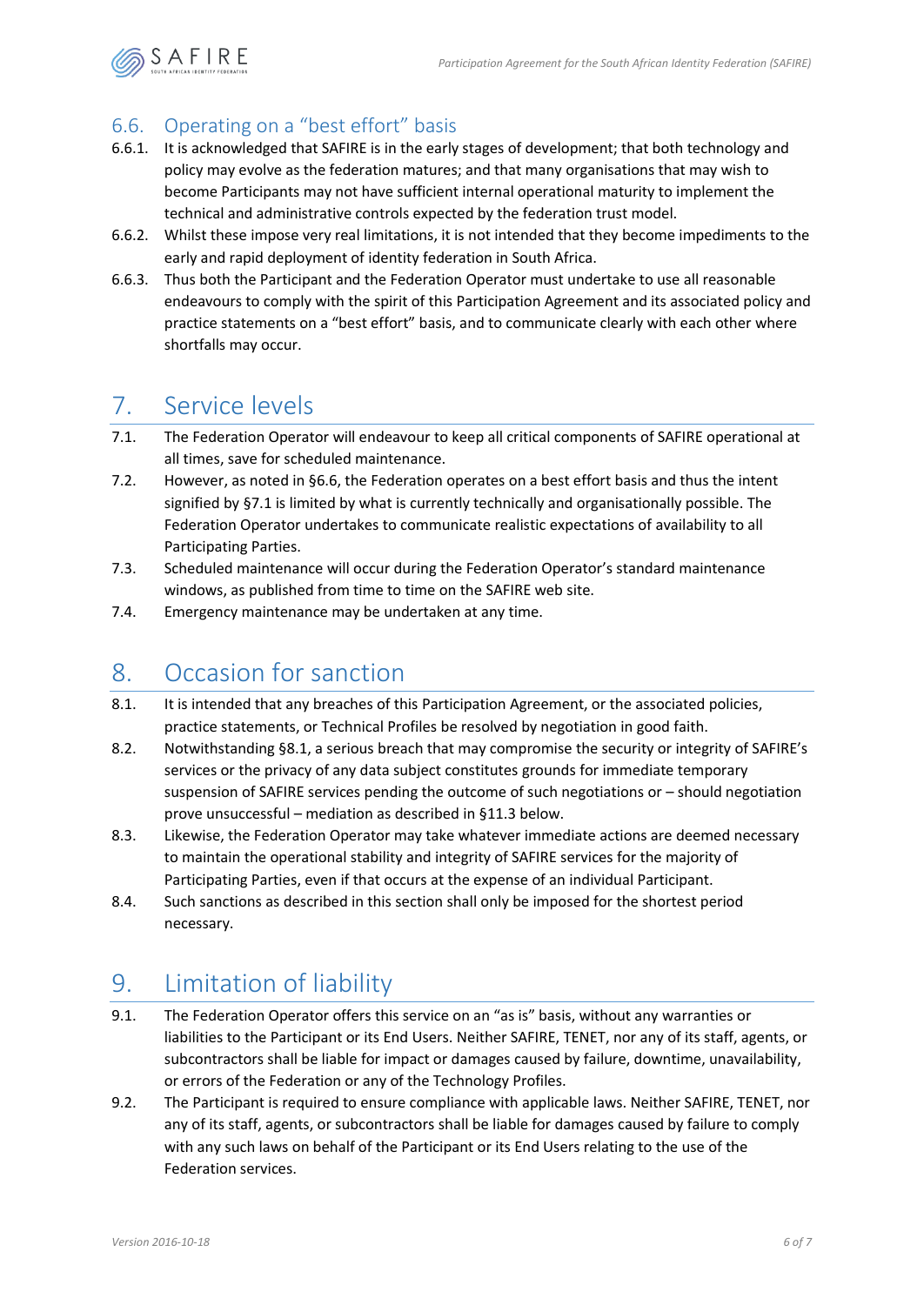

9.3. The Federation makes no warranties about the correctness or fitness-for-purpose of any Attributes or other data it receives from Identity Providers, processes or transforms, and rereleases to Service Providers. The level of assurance of such Attributes should be determined from the individual Identity Providers' Identity Management Practice Statement.

### 10. Commencement and changes

- 10.1. This Participation Agreement becomes effective once it is signed by both parties.
- 10.2. Substantive changes to the Participation Agreement may require the Participant to sign a new agreement. Should this not happen within one (1) calendar month of notification, the Participant will be deemed to have voluntarily withdrawn from the Federation.
- 10.3. All changes to policy and standard operational practices become effective thirty-two (32) days after their publication on the Federation Operator's web site. If the Participant does not give notice to withdraw before the effective date, they are deemed to have tacitly consented to such changes and issued new processing instructions to the Federation Operator.

# 11. General provisions

- 11.1. Irrespective of the domicile of the Participant, this Participation Agreement is governed by, and construed in accordance with, the laws of the Republic of South Africa and the High Court of South Africa shall have jurisdiction.
- 11.2. If any provision of this Participation Agreement is held to be unenforceable by any court of competent jurisdiction, all other provisions will nevertheless continue in full force and effect.
- <span id="page-7-0"></span>11.3. Processes for handling disputes, mediation, arbitration, and breach shall be as described in the corresponding sections of TENET's prevailing REN Service Agreement, irrespective of whether the Participant is a signatory to that agreement.
- 11.4. The Federation Operator may elect to outsource the provision and/or operation of some or all of the technical infrastructure to another party of its choosing. Any reference to the Federation Operator in this document must be taken to include both the Federation Operator and/or its appointed agents or subcontractors as appropriate.

| Signed for and on behalf of SAFIRE – South African Identity Federation |            |  |
|------------------------------------------------------------------------|------------|--|
|                                                                        |            |  |
|                                                                        |            |  |
|                                                                        |            |  |
|                                                                        |            |  |
| Signatory warrants that they are duly authorised thereto               | As witness |  |
|                                                                        |            |  |
| Signed for and on behalf of the Participant                            |            |  |
|                                                                        |            |  |
|                                                                        |            |  |
|                                                                        |            |  |
|                                                                        |            |  |

*Signatory warrants that they are duly authorised thereto As witness*